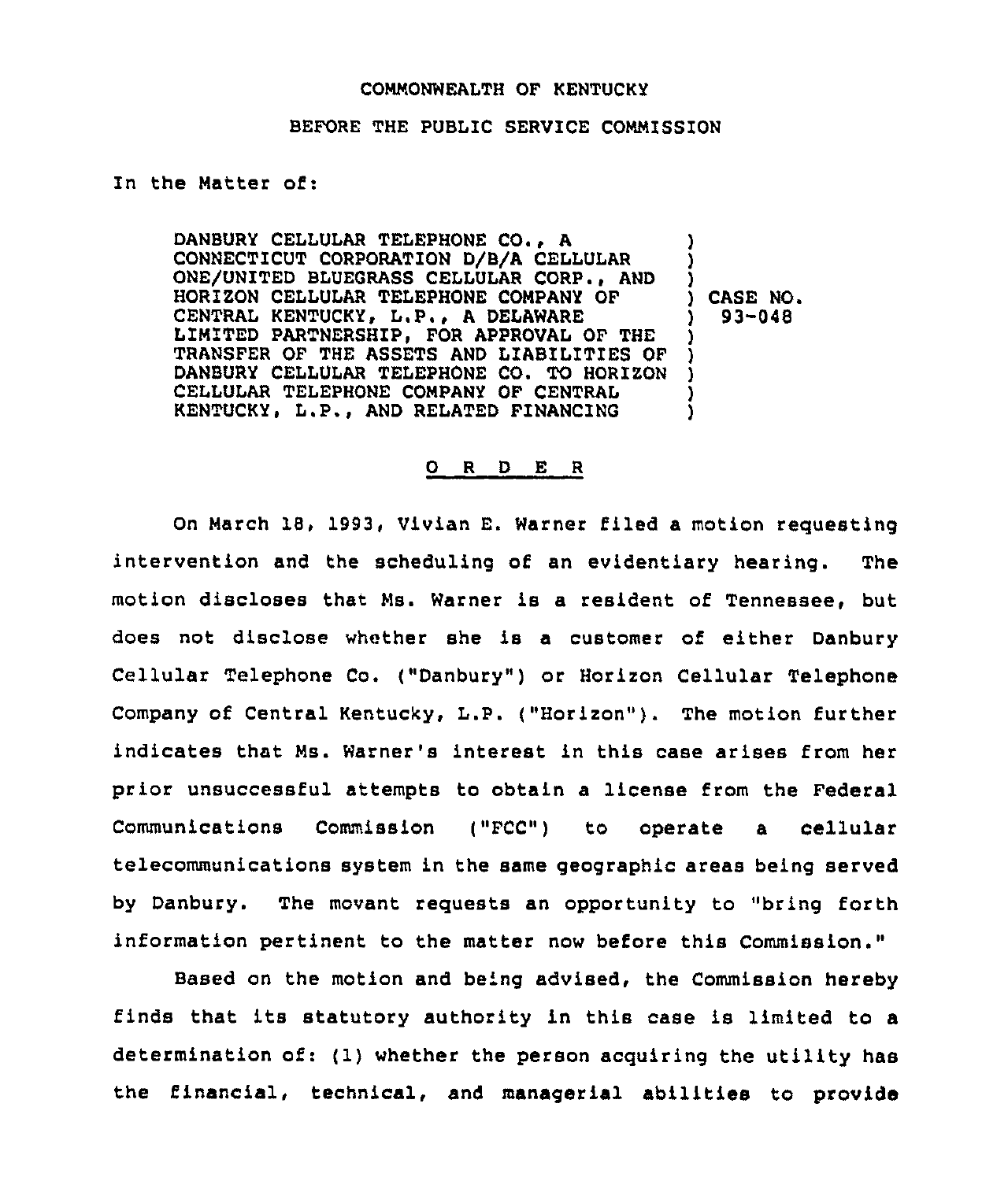reasonable service pursuant to KRS 278.020(4); (2) whether the proposed acguisition is to be made in accordance with law, for a proper purpose, and is consistent with the public interest pursuant to KRS  $278.020(5)$ ; and (3) whether the proposed financing is for some lawful object within the corporate purposes of the utility, is necessary or appropriate for or consistent with the proper performance by the utility of its service to the public and will not impair its ability to perform that service, and is reasonably necessary and appropriate for such purpose pursuant to KRS 278.300(3). The Commission has no Jurisdiction to determine any rights, responsibilities, or obligations with respect to any person's entitlement to a license or permit issued by the FCC, and such issues are not appropriate to be raised in this forum.

Pursuant to KRS 278.020(5), the application to transfer is deemed to be approved if the Commission has not issued <sup>a</sup> decision within 60 days after the application filing date, which was February 8, 1993. Thus, the last date upon which the Commission could issue a decision is April 9, 1993. Due to the limited amount of time remaining for the Commission to rule on the merits of this case, a hearing will be scheduled at the earliest possible date for the receipt of testimony from Danbury and Horizon on the aforementioned issues set forth in KRS 278.020(4), 278.020(5), 278.300. We will grant Ms. Warner's motion to intervene and allow her to conduct cross-examination of the witnesses and present any evidence relevant to the issues within our jurisdiction.

$$
-2-
$$